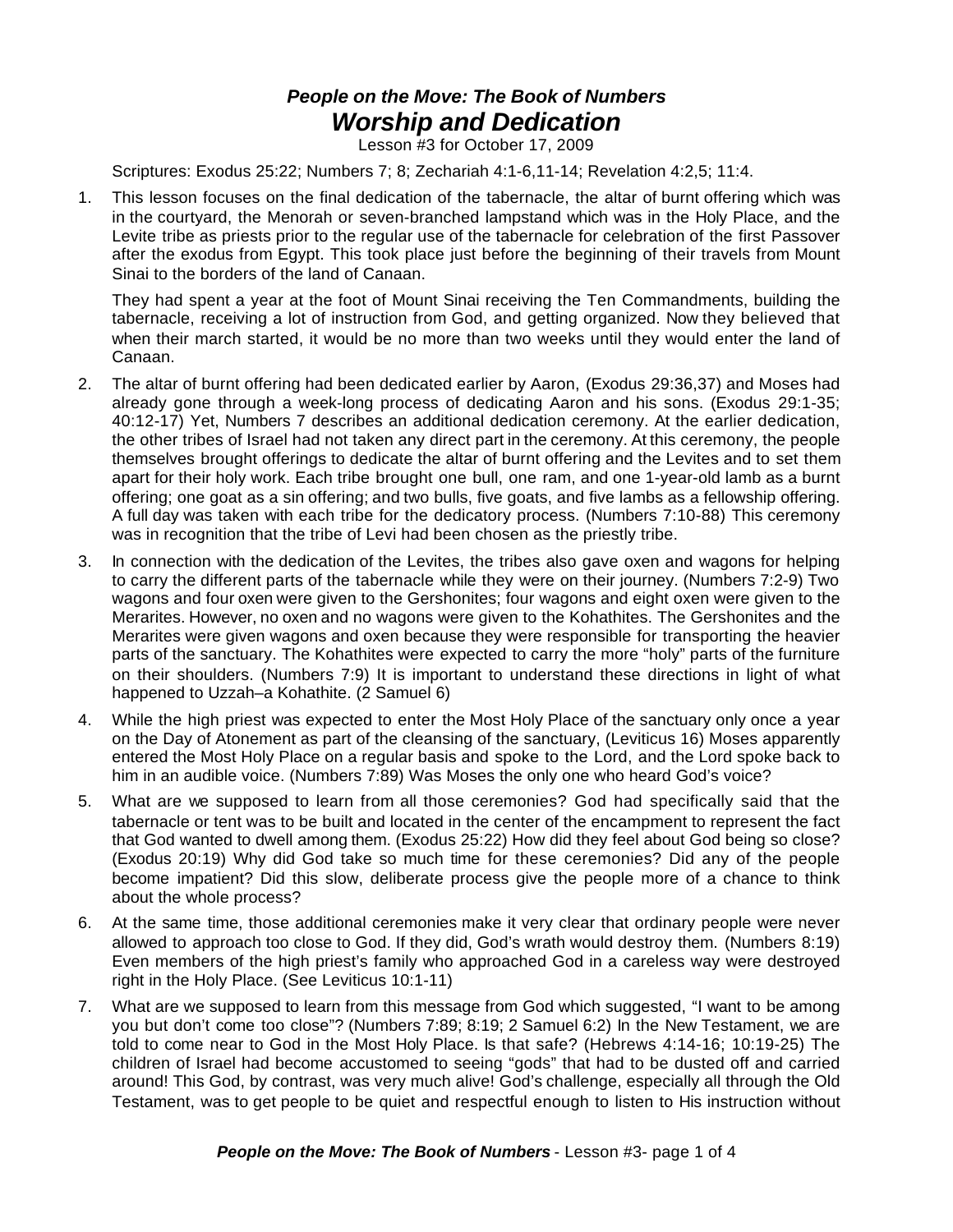scaring them to death! Perhaps the best brief example of this challenge is found in Judges 2 & 3. When God helped them and blessed them, they were doing pretty well. Then they turned away from God, and He then let them reap the consequences of their own foolishness; and when they did, they ran back to God and repented and God took them back and helped them again.

- 8. Read Numbers 8:6-26. Notice that the Levites were to be dedicated to God to serve from the age of 25 years and up. Why do Numbers 4:3,23,30,35,43,47; and 1 Chronicles 23:3, say they are to serve from age 30? 1 Chronicles 23:24,27; Ezra 3:8 and 2 Chronicles 31:17 say they are to serve from age 20. Is that a contradiction in Scripture? We are not sure why in the days of David the age was lowered to 20. Some believe that they served an initial apprenticeship.
- 9. From our perspective the 12-day elaborate ceremony for dedicating the Levites could be thought of as excessive and wasteful. The Levites themselves are described as a "wave offering" or dedication offering to the Lord. (Numbers 8:11) The wave offerings were a type of peace offering to express gratitude, goodwill, even brotherhood. What might this teach us about the substitutionary aspects of the plan of salvation? Do we have anyone fulfilling that role in our day? Are our Bible teachers, Sabbath School teachers, and pastors serving in a substitutionary role? Were the Levites thus doing something for the children of Israel that the people could not do for themselves?
- 10. If you had been one of the Levites going through those ceremonies and "being wholly given" to God to "make an atonement for the children of Israel," how would you have felt? What is all this supposed to teach us today? What does it say to us about the idea of substitution? (Romans 5:11; Hebrews 9:25-28) In what way did the Levites protect the children of Israel from God's "anger" and "the plague"? (Numbers 1:53; 8:19; 16:46)

The word for *atonement* is the word for *covering*. It should remind us that Adam and Eve first needed a covering when they sinned. God provided that covering made from animal skins. It was to cover their shame and nakedness. Were the Levites supposed to provide some kind of "buffer zone" between God and the people? The whole purpose seems to have been to develop a relationship with God. Did it work?

- 11. It is clear from a number of passages in Scripture (Genesis 48:8,9,13,14,17-20; Numbers 27:18-23; Matthew 19:13-15; Acts 13:1-3) that the "laying on of hands" as a means of dedicating someone to God's service has special meaning. Should it still have special meaning in our day? Some church groups have suggested that this kind of ordination makes a person capable of serving in the place of Christ? Is that what is intended?
- 12. What are we supposed to learn from Romans 12:1 which says that every Christian is supposed to be a "living sacrifice"? Is that the Christian equivalent of the dedication of the Levites in Numbers 7? All of the offerings in the Old Testament were dead offerings.
- 13. Review what you know about the worship practices of the Egyptians and others that the children of Israel were familiar with in their day. Contrast these solemn ceremonies of the Israelites with the "dancing-drunk-and-naked" ceremonies of the fertility-cult religions.
- 14. One sort of trivia question comes to mind as we see all the sacrifices being made. In addition to the approximately two million people that apparently traveled through the wilderness on the way to Canaan, how many animals were there? What did those animals eat? Where did all the olive oil and wine come from that were used in the ceremonies? Were they supplied miraculously for the children of Israel as was the manna and the water? Surely, there was no opportunity for the children of Israel to purchase those things from other more settled nations or tribes around them.
- 15. The children of Israel had just gone through a year-long process of receiving God's instructions from Mount Sinai, of giving offerings and building the tent/tabernacle for worship, and then seeing God's holy presence descend upon that tabernacle in fire and cloud. God had told them that He wanted to dwell among them, and Moses apparently spoke to God on a regular basis in the Most Holy Place. (Exodus 25:22; Numbers 7:89) At the time of the giving of the Ten Commandments, the children of Israel were terrified by God's manifestation of power. (Exodus 20:19,20) When the tabernacle was completed, God's presence had entered into it with such glory that not even Moses himself could go inside. (Exodus 40:34,35) Having seen, heard, and participated in all these events, what do you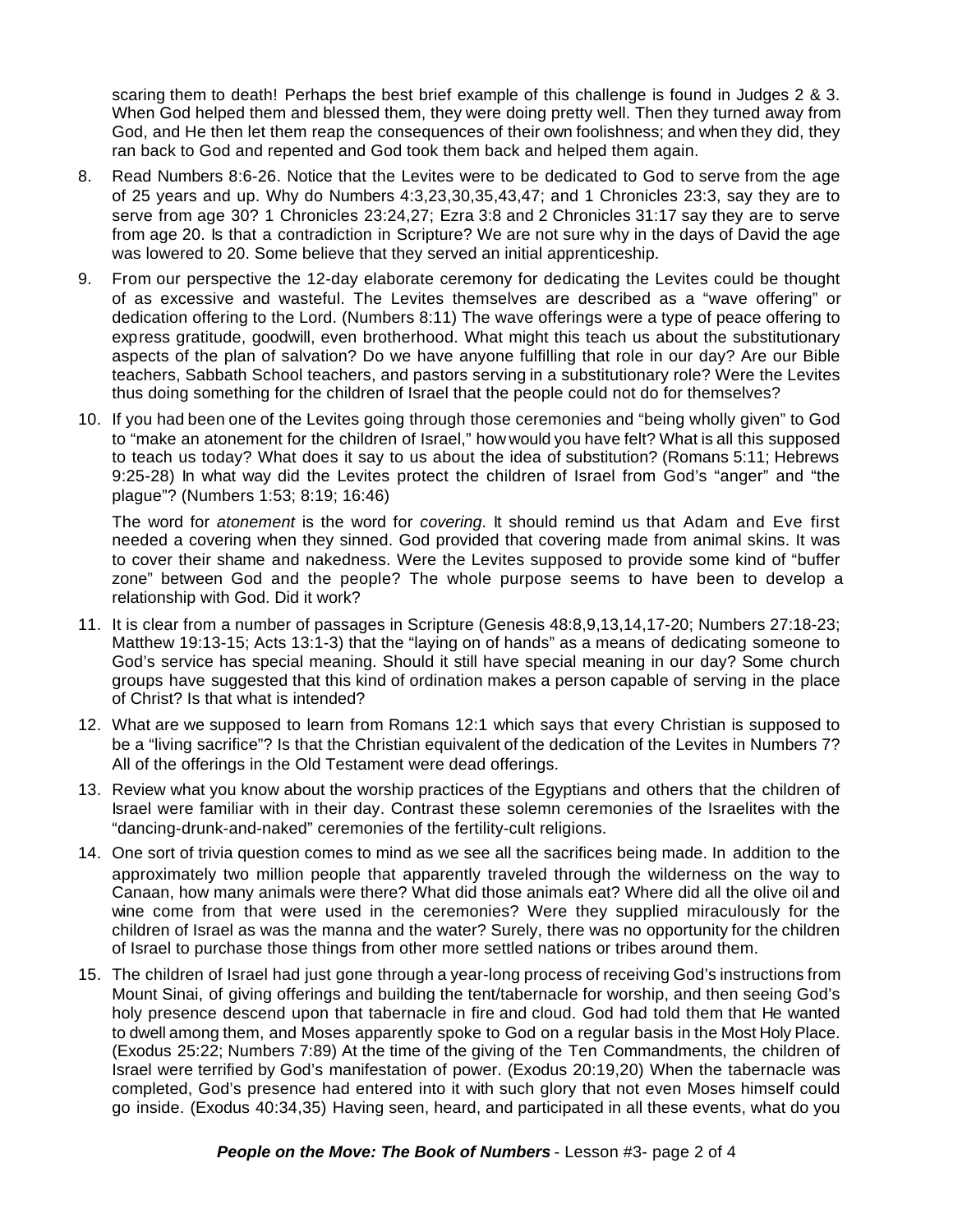think the children of Israel–those former slaves from Egypt–thought about God? What did God want them to think? (Exodus 12:12)

What would people say today if God's presence appeared at the front of one of our churches on Sabbath morning? What would the public media say?

If all of those ceremonies were intended to teach the children of Israel something, why didn't God establish a series of schools instead of a tent where most of the ceremonies took place out of the sight of the people? Were these ceremonies to teach them that important things were going on in heaven, also out of sight? Clearly, God intended for teaching to take place. See Deuteronomy 6:6-9.

- 16. Why doesn't God on occasion speak to His modern church in some of those ways? Wouldn't that tend to produce greater reverence? Who would demand equal time?
- 17. Do we have any way of "hearing" the "voice" of God in our day? We believe that God is everywhere present or omnipresent. (Psalm 139) In what ways can we hear God speaking to us in our day? Do nature and the Scriptures "speak" to us about God?
- 18. After the tabernacle was set up and the Levites and the altar of burnt offering were dedicated, it was time to begin using the tabernacle for regular, daily services. With curtains surrounding the Holy Place on every side, it could become fairly dark inside. Thus, God provided for a continual burning light inside. It was known as the Menorah or seven-branched lampstand. It was a kind of stylized almond branch. (Exodus 25:31-40) It was produced from pure beaten gold. (Leviticus 24:4) The lamps were to be continuously supplied with an adequate quantity of olive oil. What did the oil in the lampstand represent?
- 19. Look at some other passages in Scripture that might help us in our understanding of the role and function of the olive trees, the oil, and the lampstand. (Zechariah 4:1-6,11-14; Revelation 4:2,5; 11:4) According to these verses and many passages from the spirit of prophecy, the oil was to represent the Holy Spirit. In our day how are we to receive the oil of the Holy Spirit? In commenting on Zechariah's prophecy, Ellen White wrote:

**The two witnesses represent the Scriptures of the Old and the New Testament. Both are important testimonies to the origin and perpetuity of the law of God. Both are witnesses also to the plan of salvation. The types, sacrifices, and prophecies of the Old Testament point forward to a Saviour to come. The Gospels and Epistles of the New Testament tell of a Saviour who has come in the exact manner foretold by type and prophecy.** (*Great Controversy* 267.1)

The Word itself must be as represented, the golden oil, emptied from the two olive trees that stand by the Lord of the whole earth. **This is the baptism by the Holy Spirit with fire.** (*Manuscript 109*, 1897; *4BC* 1180.1; *16MR* 297.1)

**The whole heavenly treasure awaits our demand and reception; and as we receive the blessing, we in our turn are to impart it. Thus it is that the holy lamps are fed, and the church becomes a light bearer in the world.** {*Review and Herald*, March 2, 1897; *COL* 408; *TM* 510.1}

To us is committed the arduous, but happy, glorious work of revealing Christ to those who are in darkness. . . .for all this the outpouring of the Spirit is essential. (*TM* 511.3; *Review and Herald* March 2, 1897, par. 13; *Ye Shall Receive Power* 304.3)

**The capacity for receiving the holy oil from the two olive trees which empty themselves, is by the receiver emptying that holy oil out of himself in word and in action to supply the necessities of other souls. Work, precious, satisfying work–to be constantly receiving and constantly imparting! The capacity for receiving is only kept up by imparting.** (*Notebook Leaflets #12*, pp. 3,4; *4BC* 1180.2; cf. *6T* 117.1)

**When the mind, instead of being centered upon self, is occupied in seeking to enrich poverty-stricken souls, the treasure of God's love–the golden oil from the two olive trees–is poured into the heart. Those who impartto others**